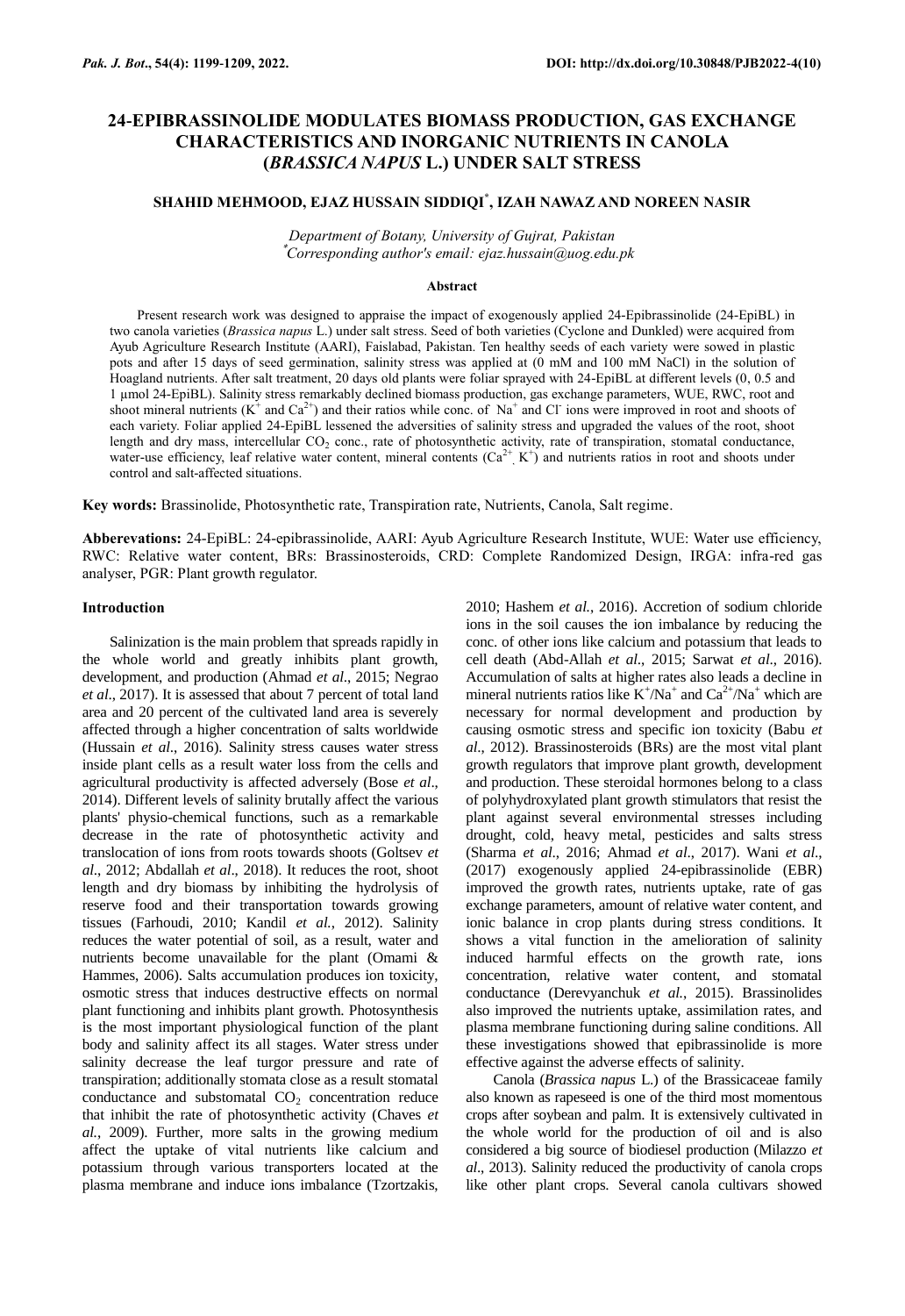resistance against salt stress, while some cultivars were defenceless (Gharelo-Shokri *et al*., 2016).

The foremost objective of the current study was to observe the level of salinity stress which could change physiology of gas exchange characteristics, accumulation of nutrients in the plant tissues and foliar applied 24 epibrassinolide ameliorate the salt-induced toxic effect on two canola varieties.

#### **Materials and Methods**

This research work was conducted at the Botanical Garden, University of Gujrat, Gujrat, Pakistan, to appraise the noxious effects of salinity stress through exogenously applied 24-Epibrassinolide (24-EpiBL) on two canola (*Brassica napus* L.) varieties. Seeds of two canola varieties (Cyclone, Dunkled) were acquired from Ayub Agriculture Research Institute (AARI), Faisalabd, Pakistan. The experimental work was performed in plastic pots under normal condition during 2017-2018. River sand was used as a growth medium. Ten healthy seeds of both varieties were sowed in every pot. Then after fifteen (15) days of seed propagation thinning was done with hand and the remaining five plants of each replicate were treated with two levels of salinity (0mM and 100mM NaCl) along with Hoagland solution through roots. Then after 20 days of salt treatment, 24-EpiBL was applied exogenously in spray form at three different concentrations (0, 0.5, 1.0µM 24-EpiBL) in the morning time. The research work was performed in Complete Randomized Design (CRD) with four replicates.

#### **Collection of Data**

**Biomass production:** To measure growth parameters, one plant from each replicate was uprooted and washed with tap water then separate the root from the shoot. After separation measures the root and shoots length in (cm) by using a measuring scale. After that, all replicate samples were placed for 7 days in the oven at  $65^{\circ}$ C and measure the both shoot and root dry mass by using an electric balance.

**Gas exchange attributes:** To measure the gaseous exchange parameters including the net  $CO<sub>2</sub>$  assimiltion rate, transpiration, stomatal conductance and sub-stomatal  $CO<sub>2</sub>$  conc. infra-red gas analyser (IRGA) LCA-4 ACD was used. All these measurements were done on the intact fourth leaf from the upper in full bright sunlight (10 am - 2 pm) with some modifications: surface area of a leaf was 11.35 cm<sup>2</sup>, the temperature of the leaf chamber differed from 36.2-42.9°C, atmospheric  $CO<sub>2</sub>$  342.13 µmol/mol, inside leaf chamber molar gas flow rate 251µmol/s, molar airflow rate per unit leaf area 221.06 mol/m<sup>2</sup>s, gas flow rate inside leaf chamber 396 ml/min, and atmospheric pressure 99.95 kPa.

**Water use efficiency:** Water use efficiency was measured by given formula:

Water use efficiency = 
$$
A/E
$$

where, A =Photosynthetic rate, and  $E =$ Rate of transpiration

**Relative water content:** To examine the leaf relative water content (RWC), an intact leaf was taken from all replicates, labelled with a permanent marker, and fresh weight was recorded. After that, all samples were soaked for 2 hours in distilled water and the turgid weight of each sample was noted. After this leaf samples were kept in an oven for the period 48 hrs at  $70^{\circ}$ C and the dry biomass was recorded. Then the RWC values using the following formula were calculated:

$$
RWC (%) = \frac{(Leaf fresh weight - Leaf dry weight)}{(Leaf target weight - Leaf dry weight)} \times 100
$$

Nutrients analysis: For nutrients determination like (Na<sup>+</sup>,  $K^+$ , and  $Ca^{2+}$ ) in root and shoot the protocol of Wolf, (1982) was used. Oven-dried ground sample of root and shoot (1.0 g), was placed it into digestion tubes then 2.5 ml conc. sulphuric acid  $(H_2SO_4)$  was added and the sample at room temperature was incubated for overnight. After incubation add 1 mL of hydrogen peroxide  $(H_2O_2)$  and after few mints, the tubes were kept in the digestion chamber, heat the sample at  $350^{\circ}$ C until fumes were formed. The heat was sustained for 30 minutes then all tubes were taken out from the digestion chamber and cool the sample. After that tubes were heated again at the same temperature in the digestion chamber until fumes were produced again for 20 minutes. At a point, the sample became completely colourless and the process of digestion became complete. Then add the 50 mL distilled water in the digested material and filtered it with Whatman filter paper. Sodium, potassium, and calcium ions were done by using the flame photometer (Jenway, PEP). A series of standard values for each cation  $(Na^+, K^+,$  and  $Ca^{2+})$  was prepared that varies from 5-25 mg  $L^{-1}$ . After detection from the flame photometer compared the value of each cation with standard curves and notes the concentration of the nutrient.

**Chloride determination:** The procedure of Cl– determination is quite different, for this take 1.0g dried ground sample of root and shoot and placed it into a test tube then makes it volume 10 mL by adding deionized distilled water. Then heat the sample until its volume decreased and become half of its original volume. Then again make the sample volume 10 mL by adding more distilled water and determined the conc. of Cl<sup>-</sup>ions in all samples using chloride analyzer with specification i.e. Model No-926, Sherwood Scientific Limited Cambridge, UK.

**Experiment design and statistical data analysis:**  Designed of the present experiment was completely randomized design (CRD) having four (04) replicates. The COSTAT computer package (*CoHort software*, Berkeley, USA) was used for working out analyses of variance of all parameters.

### **Results**

Accumulation of salt in the growth medium significantly reduced the biomass production such as root and shoot length and their dry weight in each canola variety (Cyclone, Dunkled), but exogenously applied 24- EpiBL at the level of 0.5 and 1 µmol ameliorated the effect of salinity and improved the biomass production. On a comparison basis, it was observed that the variety "Dunkled" showed better performance than the "Cyclone" in response to salinity (Fig. 1).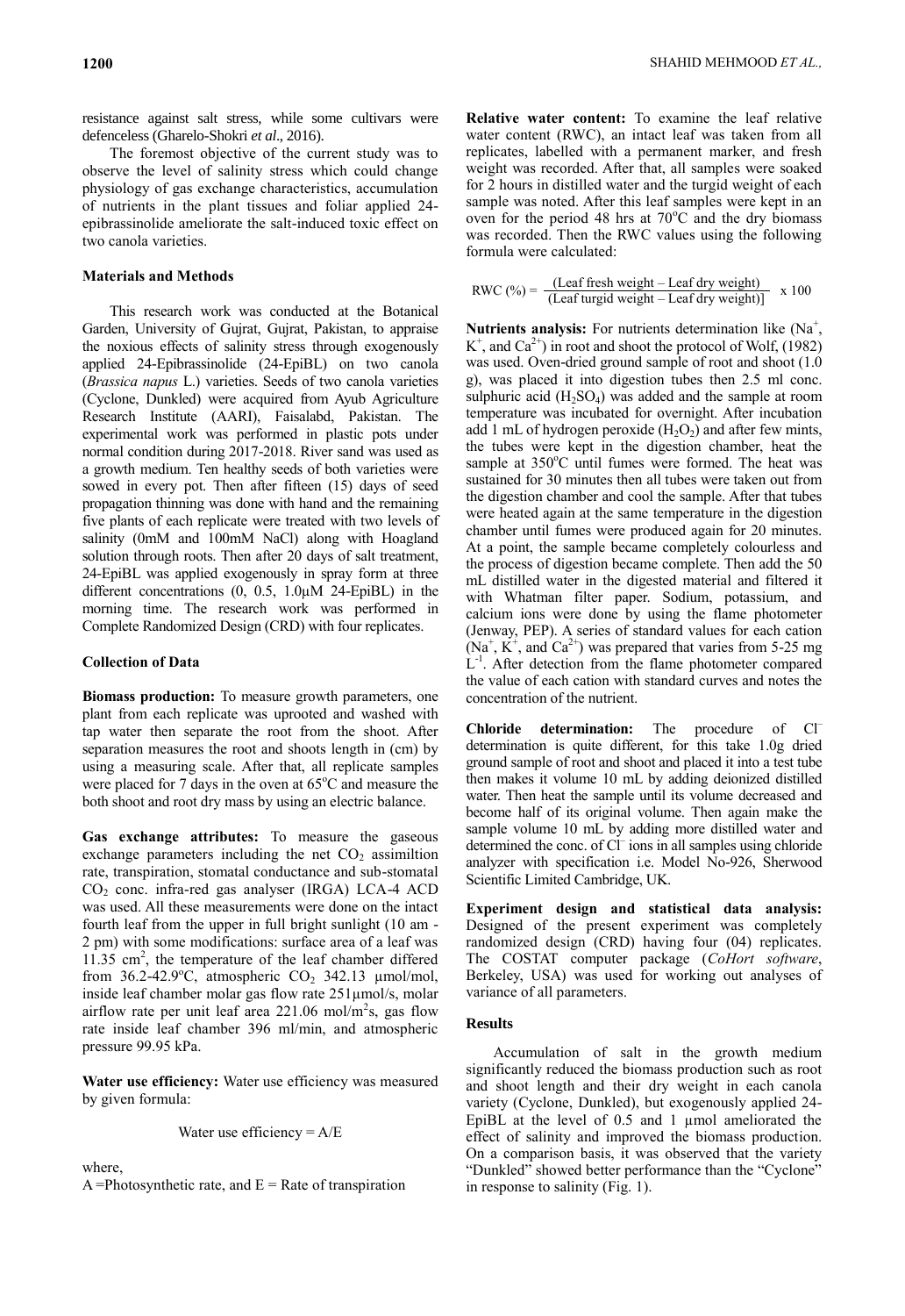

Fig. 1. Length of root, length of shoot, dry weight of shoot, dry weight of root, photosynthetic rate (A) of two canola varieties when subjected to foliar use of 24-epibrassinolide during saline and control environments.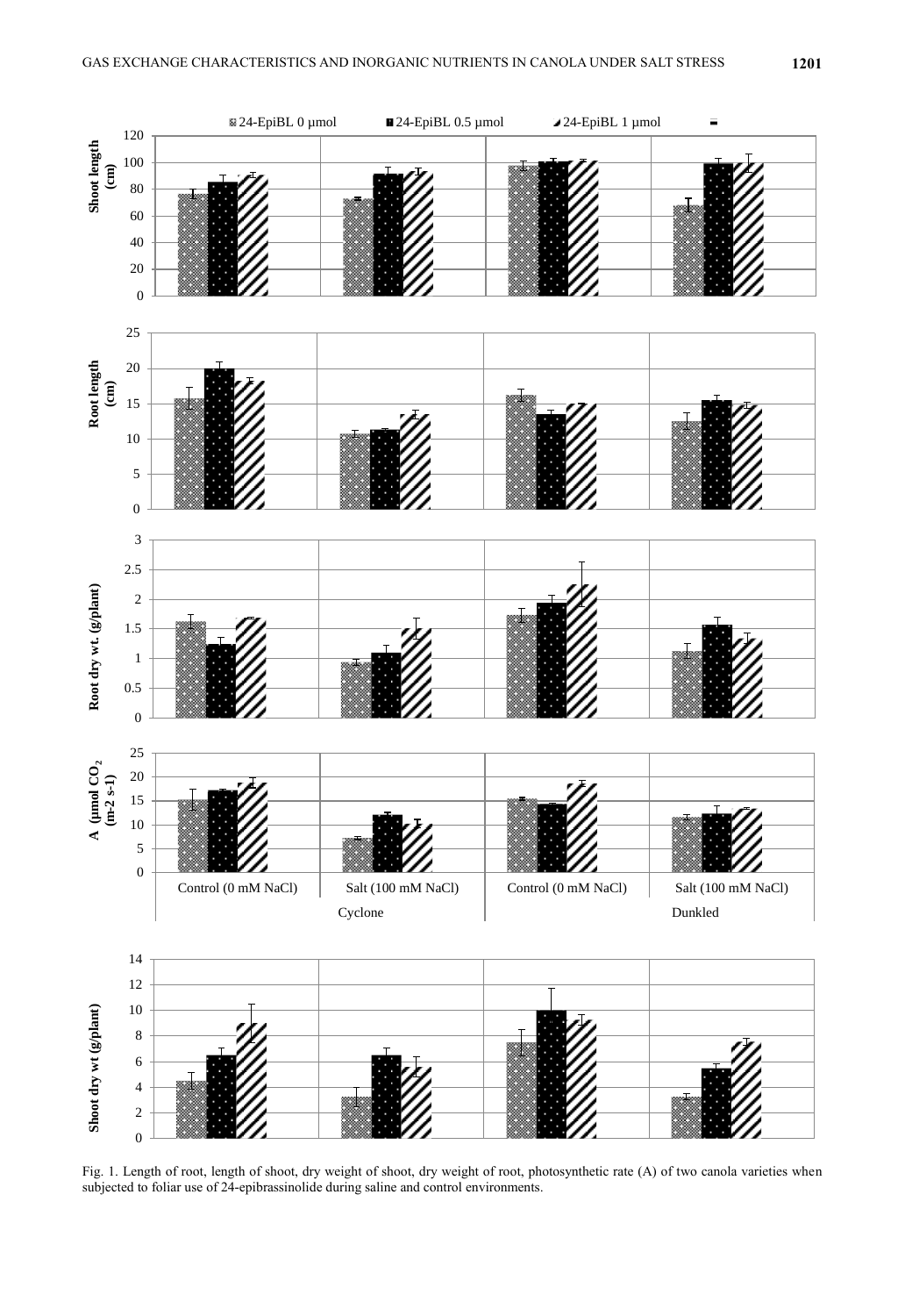Gas exchange parameters such as net  $CO<sub>2</sub>$ assimlation rate, transpiration rate, stomatal conductance and intercellular substomatal  $CO<sub>2</sub>$  conc. also remarkably decreased due to accumulation of salt in root zone and foliar use of 24-EpiBL at levels of 0.5 & 1µmol had overcome the salt-induced toxicity and enhanced the values of these attributes under saline environment (Figs. 1,2). Whereas significant result was noted in both varieties for salinity and foliar-applied 24-EpiBL improved the values of all these parameters (Table 1).

In addition, water-use efficiency and amount of relative water content showed decline under salt stress (100 mM NaCl) and foliar spray of 24-EpiBL at the levels of 0.5 & 1 µmol has improved WUE and RWC in each variety under control and saline environment (Fig. 2). Comparatively, the canola variety "Dunkled" remained better than "Cyclone". However, statistical analysis showed significant result with the application of 24- EpiBL and salinity stress (Table 1).

Root and shoot  $Na<sup>+</sup>$  and Cl<sup>-</sup> remarkably increased in each variety under salinity and foliar spray of 24-EpiBL (0.5 & 1µmol) decreased the conc. of these ions and has eliminated the destructive effects of salt stress (Fig. 3). Data of variance for conc. of sodium and chloride ions showed significant result during salinity stress (Table 2) while interaction among all factors (Salinity, variety and 24-EpiBL) was significant in case of shoot  $Na^+$ , shoot Cl and root  $CI$  ions but root  $Na<sup>+</sup>$  showed non-significant result (Table 2).

Whereas, salt addition in rooting medium has reduced the concentration of root & shoot  $(K^+$  and  $Ca^{2+}$ ) ion in each canola variety (Figs. 3,4). Exogenous use of 24-EpiBL at the levels of 0.5 and 1 µmol improved the values of these ions in each variety and eliminated the

negativity of salt stress (Figs. 3,4). "Dunkled" variety showed better performance than the "Cyclone" and showed more tolerance against salinity. In addition, a significant result was obtained by analysis of variance regarding shoot  $K^+$ , root  $K^+$  and root  $Ca^{2+}$  while, shoot  $Ca<sup>2+</sup>$  showed the non-significant result in salt and 24-EpiBL treated plants (Table 2).

Accumulation of salt through rooting medium greatly reduced the shoot  $K^+/Na^+$  ratio in both varieties of canola under saline conditions (Fig. 4). On comparing both varieties, "Dunkled" showed better performance than the "Cyclone" at a salinity level of 100 mM NaCl (Fig. 4). Whereas exogenous use of  $24$ -EpiBL (0.5 and 1 µmol) lessened the divergent effect of salt stress in each variety and improved the status of the  $K^+/Na^+$  ratio (Fig. 4). Moreover, values of the  $K^{\dagger}/Na^{\dagger}$  ratio showed the nonsignificant result in salt-treated and 24-EpiBL treated plants of both canola varieties (Table 2). Similarly, salt at 100 mM NaCl also declined the values of root  $K^+/Na^+$ ratio in each canola variety and foliar use of 1 µmol 24-EpiBL improved the values of root  $K^+/Na^+$  ratio by mitigating the injurious effects of salinity stress (Fig. 4). Variety "Dunkled" showed better resistance against salinity at 1 µmol 24-EpiBL than "Cyclone" (Fig. 4). Values of root  $K^+/Na^+$  ratio showed significant result when plants of each variety was treated with 24-EpiBL under salinity stress (Table 2). Values of shoot  $Ca^{2+}/Na^{+}$ ratio also declined in the existence of more salt in the growth medium of both varieties of canola (Fig. 4). Whereas, foliar spray of 0.5 and 1 µmol of 24-EpiBL has increased the values of shoot  $Ca^{2+}/Na^{+}$  ratio in "Cyclone" but "Dunkled" did not show any response to 24-EpiBL and remained unchanged (Fig. 4). By analysing the data of variance, it was observed the values of shoot.

**Table 1. Growth attributes, gas exchange characteristics, water-use efficiency and relative water content of two canola (***Brassica napus* **L.) varieties treated with exogenously applied PGR 24-EpiBL during saline and control environments.**

| ( <i>Drussica napus L</i> .) varicites treated with exogenously applied I Giv 24-EpiDE during sanne and control chvironments. |                |                 |            |                |               |  |  |  |  |  |
|-------------------------------------------------------------------------------------------------------------------------------|----------------|-----------------|------------|----------------|---------------|--|--|--|--|--|
| <b>Source of variance</b>                                                                                                     | df             | Length of shoot |            | Length of root | Shoot dry wt. |  |  |  |  |  |
| PGR 24-epiBL                                                                                                                  | $\overline{2}$ | $0.000**$       |            | $0.023*$       | $0.000***$    |  |  |  |  |  |
| Salinity                                                                                                                      |                | $0.067$ ns      |            | $0.000***$     | $0.000***$    |  |  |  |  |  |
| Variety                                                                                                                       |                | $0.000***$      |            | $0.483$ ns     | $0.006**$     |  |  |  |  |  |
| PGR 24-epiBL x Salinity                                                                                                       |                | $0.005**$       |            | $0.267$ ns     | $0.885$ ns    |  |  |  |  |  |
| PGR 24-epiBL x Variety                                                                                                        |                | $0.832$ ns      |            | $0.104$ ns     | $0.729$ ns    |  |  |  |  |  |
| Salinity x Variety                                                                                                            |                | $0.012*$        |            | $0.000***$     | $0.239$ ns    |  |  |  |  |  |
| PGR 24-epiBL x Salinity x Variety                                                                                             | 2              | $0.168$ ns      |            | $0.000***$     | $0.161$ ns    |  |  |  |  |  |
| Error                                                                                                                         | 36             | 71.069          |            | 2.673          | 3.615         |  |  |  |  |  |
| Source of variation                                                                                                           | df             | Root dry wt.    |            | A              | E             |  |  |  |  |  |
| PGR 24-epiBL                                                                                                                  | 2              | $0.025*$        |            | $0.001**$      | $0.012*$      |  |  |  |  |  |
| Salinity                                                                                                                      |                | $0.000***$      |            | $0.000***$     | $0.000***$    |  |  |  |  |  |
| Variety                                                                                                                       |                | $0.003**$       |            | $0.174$ ns     | $0.057$ ns    |  |  |  |  |  |
| PGR 24-epiBL x Salinity                                                                                                       |                |                 | $0.260$ ns | $0.065$ ns     | $0.565$ ns    |  |  |  |  |  |
| PGR 24-epiBL x Variety                                                                                                        |                | $0.164$ ns      |            | $0.038*$       | $0.015*$      |  |  |  |  |  |
| Salinity x Variety                                                                                                            |                | $0.147$ ns      |            | $0.004**$      | $0.840$ ns    |  |  |  |  |  |
| PGR 24-epiBL x Salinity x Variety                                                                                             |                | $0.256$ ns      |            | $0.934$ ns     | $0.283$ ns    |  |  |  |  |  |
| Error                                                                                                                         | 36             | 0.117           |            | 4.039          | 0.277         |  |  |  |  |  |
| Source of variation                                                                                                           | df             | $g_S$           | <b>Ci</b>  | <b>WUE</b>     | <b>RWC</b>    |  |  |  |  |  |
| PGR 24-epiBL                                                                                                                  | $\overline{c}$ | $0.000***$      | $0.040*$   | $0.296$ ns     | $0.075$ ns    |  |  |  |  |  |
| Salinity                                                                                                                      |                | $0.000***$      | $0.001**$  | $0.191$ ns     | $0.000***$    |  |  |  |  |  |
| Variety                                                                                                                       |                | $0.000***$      | $620$ ns   | $0.906$ ns     | $0.000***$    |  |  |  |  |  |
| PGR 24-epiBL x Salinity                                                                                                       | 2              | $0.001***$      | $0.349$ ns | $0.023*$       | $0.001**$     |  |  |  |  |  |
| PGR 24-epiBL x Variety                                                                                                        | 2              | $0.000***$      | $0.105$ ns | $0.073$ ns     | $0.509$ ns    |  |  |  |  |  |
| Salinity x Variety                                                                                                            |                | $0.491$ ns      | $0.671$ ns | $0.006**$      | $0.357$ ns    |  |  |  |  |  |
| PGR 24-epiBL x Salinity x Variety                                                                                             | 2              | $0.350$ ns      | $0.504$ ns | $0.855$ ns     | $0.085$ ns    |  |  |  |  |  |
| Error                                                                                                                         | 36             | 798.083         | 1046.888   | 0.493          | 47.888        |  |  |  |  |  |

ns = Non-significant; df= Degrees of freedom

It is significant \*, \*\*, \*\*\* at the level 0.05, 0.01, 0.001 repectivitly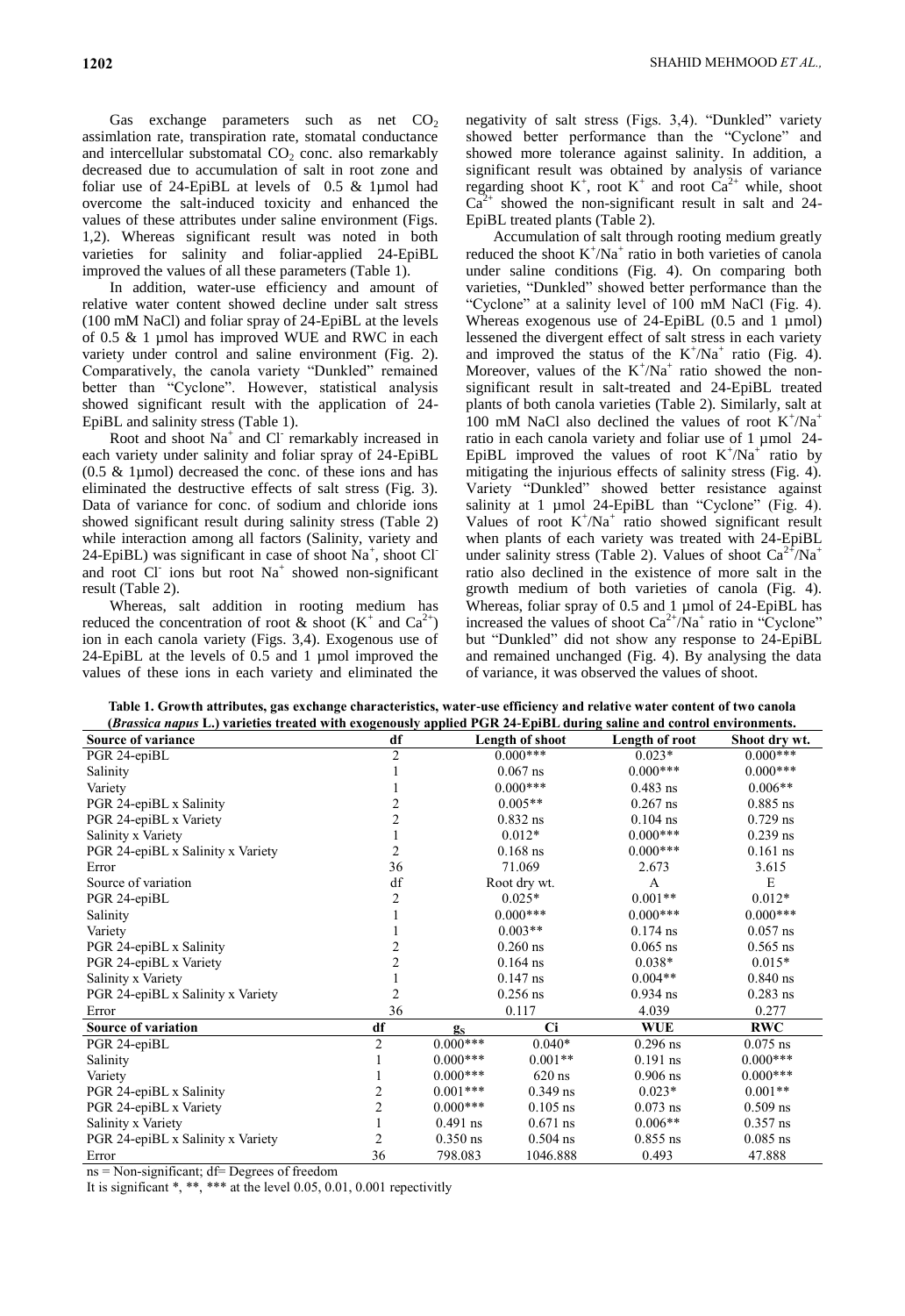

Fig. 2. Transpiration rate (E), stomatal conductance (gs), sub-stomatal CO<sub>2</sub> conc., water-use efficiency (WUE), relative water content (RWC) of two canola varieties when subjected to foliar use of 24-epibrassinolide during saline and control environments.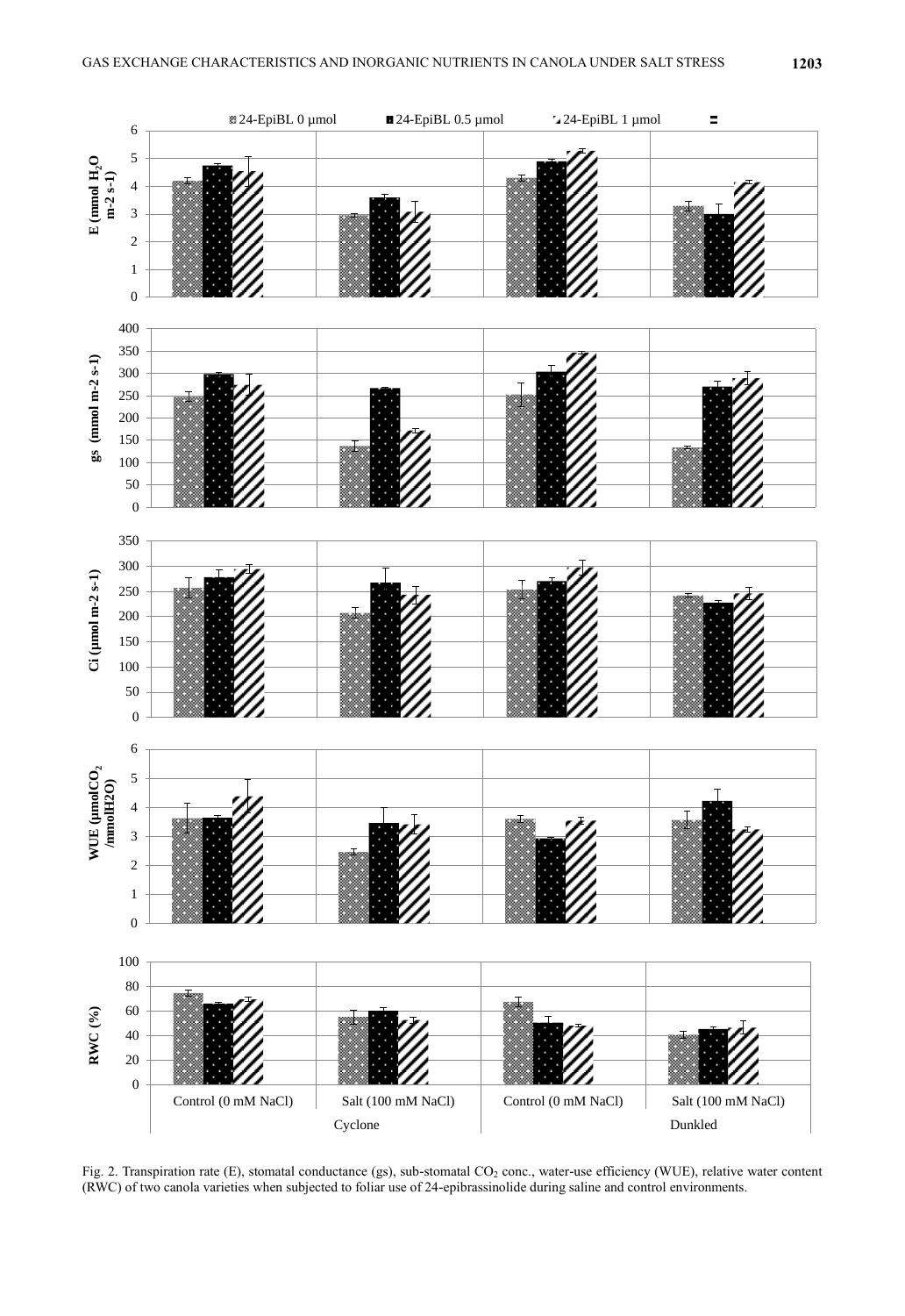

Fig. 3. Sodium (Na<sup>+</sup>) in shoot and root, potassium (K<sup>+</sup>) in shoot and root, chloride (Cl<sup>-</sup>) in shoot and root of two canola varieties when subjected to foliar use of 24-epibrassinolide during saline and control environments.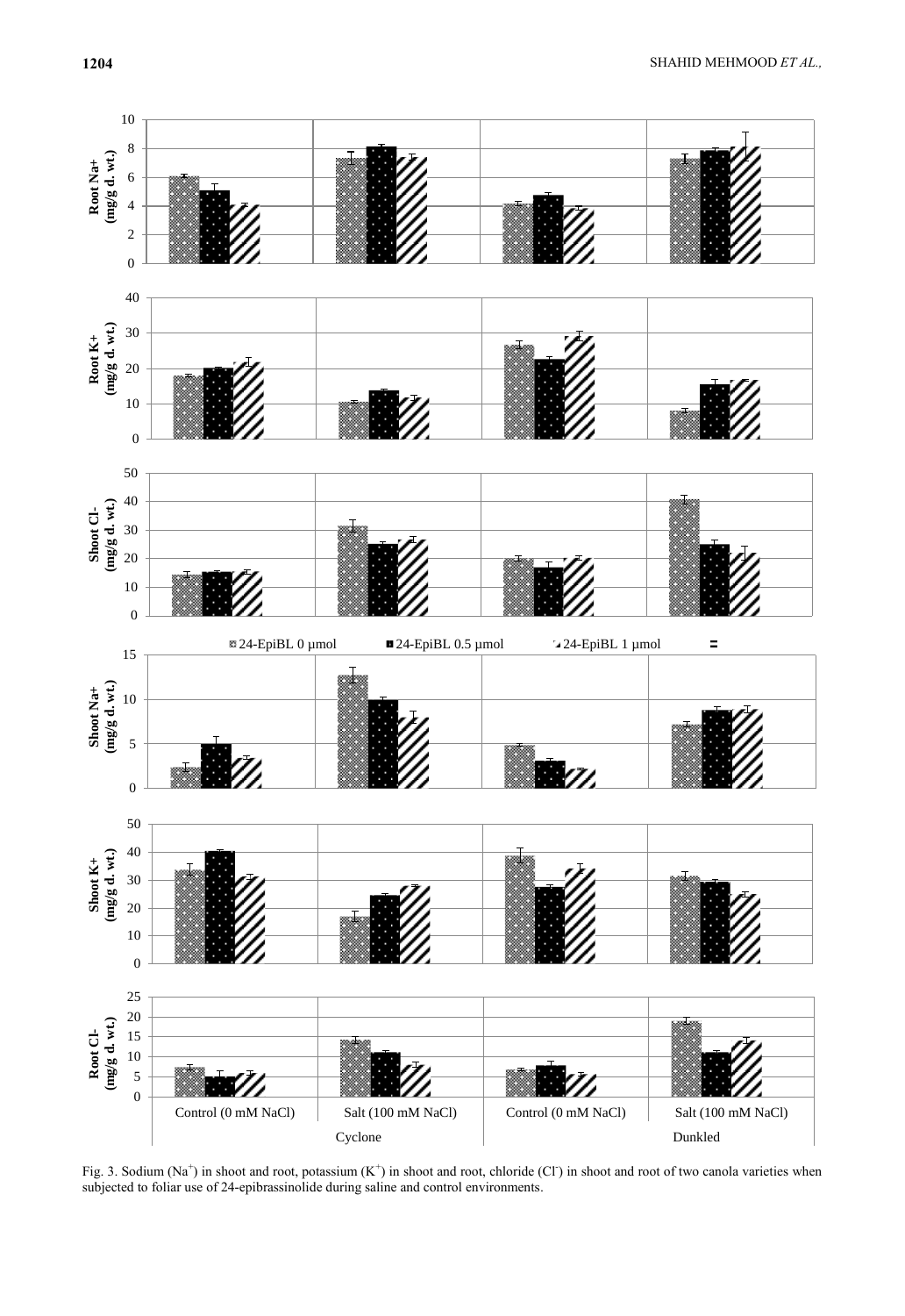

Fig. 4. Calcium (Ca<sup>2+</sup>) in shoot and root,  $K^{\pm}Na^+$  ratio in shoot and root, Ca<sup>2+</sup>/Na<sup>+</sup> ratio in shoot and root of two canola varieties when subjected to foliar use of 24-epibrassinolide during saline and control environments.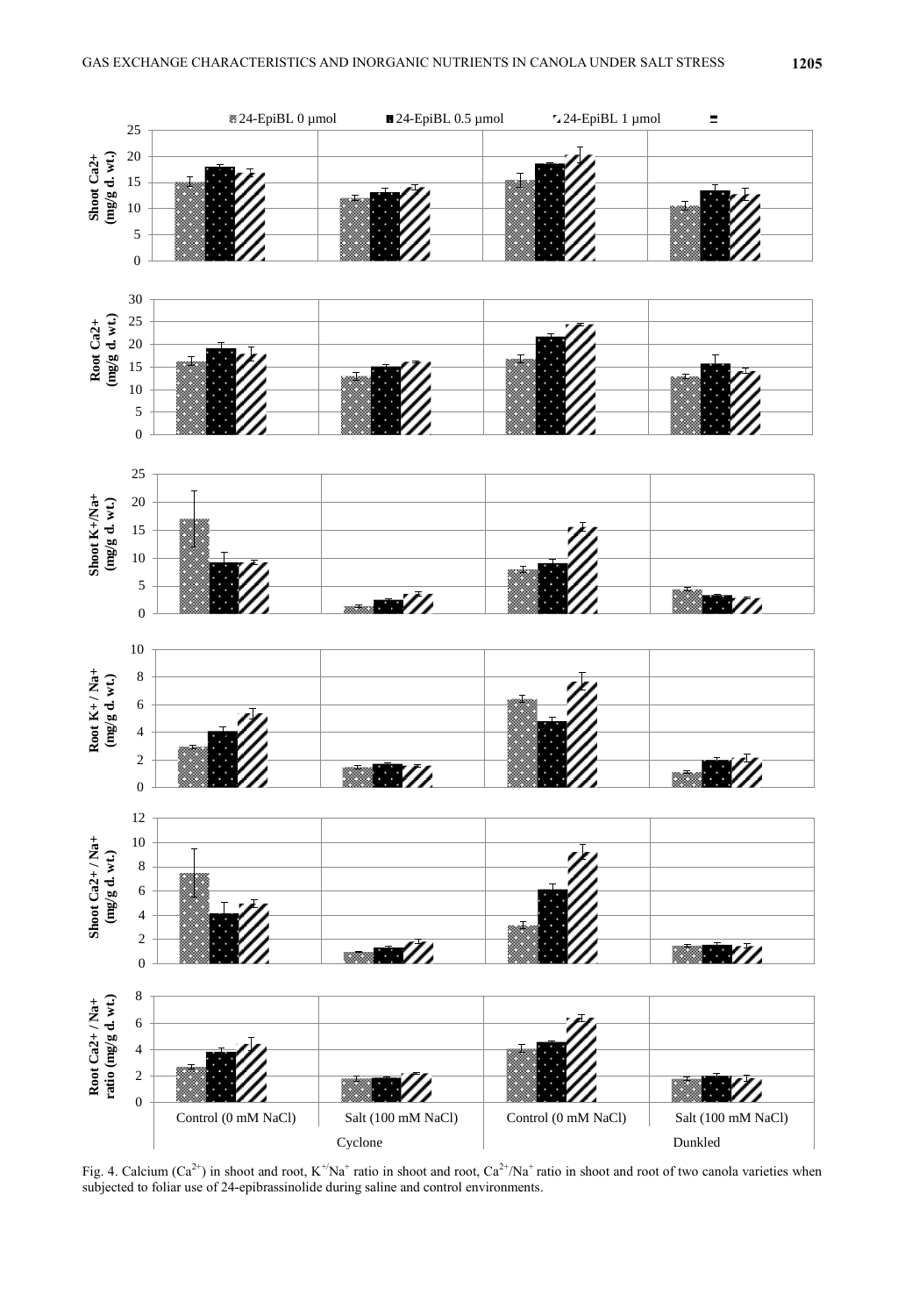| Source of variation               | df             | Na <sup>+</sup> in shoot | Na <sup>+</sup> in root | $K^+$ in shoot                                                                                         | $K^+$ in root            |
|-----------------------------------|----------------|--------------------------|-------------------------|--------------------------------------------------------------------------------------------------------|--------------------------|
| PGR 24-epiBL                      | $\overline{2}$ | $0.003**$                | $0.105$ ns              | $0.671$ ns                                                                                             | $0.000***$               |
| Salinity                          | 1              | $0.000***$               | $0.000***$              | $0.000***$                                                                                             | $0.000***$               |
| Variety                           | 1              | $0.000***$               | $0.137$ ns              | $0.033*$                                                                                               | $0.000***$               |
| PGR 24-epiBL x Salinity           | 2              | $0.364$ ns               | $0.022*$                | $0.018*$                                                                                               | $0.000***$               |
| PGR 24-epiBL x Variety            | $\overline{c}$ | $0.106$ ns               | $0.102$ ns              | $0.000***$                                                                                             | $0.011*$                 |
| Salinity x Variety                | 1              | $0.006**$                | $0.037*$                | $0.000***$                                                                                             | $0.0001***$              |
| PGR 24-epiBL x Salinity x Variety | $\mathfrak{2}$ | $0.000***$               | $0.265$ ns              | $0.000***$                                                                                             | $0.0005***$              |
| Error                             | 36             | 1.045                    | 0.614                   | 8.645                                                                                                  | 3.552                    |
| Source of variation               | df             | Cl <sup>-</sup> in shoot | Cl in root              | $Ca^{2+}$ in shoot                                                                                     | $Ca^{2+}$ in root        |
| PGR 24-epiBL                      | 2              | $0.000***$               | $0.000***$              | $0.0005***$                                                                                            | $0.0001***$              |
| Salinity                          | 1              | $0.000***$               | $0.000***$              | $0.000***$                                                                                             | $0.000***$               |
| Variety                           | 1              | $0.003**$                | $0.0001***$             | $0.575$ ns                                                                                             | $0.035*$                 |
| PGR 24-epiBL x Salinity           | $\overline{c}$ | $0.000***$               | $0.0002***$             | $0.661$ ns                                                                                             | $0.301$ ns               |
| PGR 24-epiBL x Variety            | $\mathfrak{2}$ | $0.002**$                | 0.408                   | $0.506$ ns                                                                                             | $0.421$ ns               |
| Salinity x Variety                | 1              | $0.157$ ns               | $0.002**$               | $0.052$ ns                                                                                             | $0.005**$                |
| PGR 24-epiBL x Salinity x Variety | $\mathfrak{2}$ | $0.014*$                 | $0.0004***$             | $0.273$ ns                                                                                             | $0.033*$                 |
| Error                             | 36             | 9.156                    | 2.555                   | 3.842                                                                                                  | 4.765                    |
| Source of variation               | df             |                          |                         | $K^{\dagger}/Na^{\dagger}$ in shoot $K^{\dagger}/Na^{\dagger}$ in root $Ca^{2+}/Na^{\dagger}$ in shoot | $Ca^{2+}/Na^{+}$ in root |
| PGR 24-epiBL                      | $\overline{c}$ | $0.251$ ns               | $0.0005***$             | $0.438$ ns                                                                                             | $0.000***$               |
| Salinity                          | 1              | $0.000***$               | $0.000***$              | $0.000***$                                                                                             | $0.000***$               |
| Variety                           | 1              | $0.954$ ns               | $0.000***$              | $0.185$ ns                                                                                             | $0.0002***$              |
| PGR 24-epiBL x Salinity           | $\overline{c}$ | $0.297$ ns               | $0.0003**$              | $0.222$ ns                                                                                             | $0.0001***$              |
| PGR 24-epiBL x Variety            | $0.054$ ns     | $\overline{2}$           | $0.055$ ns              | $0.460$ ns                                                                                             | $0.621$ ns               |
| Salinity x Variety                | 1              | $0.307$ ns               | $0.000***$              | $0.663**$                                                                                              | $0.000***$               |
| PGR 24-epiBL x Salinity x Variety | 2              | $0.0009***$              | $0.003**$               | $001**$                                                                                                | $0.083$ ns               |
| Error                             | 36             | 10.864                   | 0.428                   | 5.941                                                                                                  | 0.286                    |

**Table 2. Shoot and root mineral content and their ratios of two canola (***Brassica napus* **L.) varieties treated with exogenously applied PGR 24-EpiBL during saline and control environments.**

ns=non-significant; df= degrees of freedom

It is significant \*, \*\*, \*\*\* at the level 0.05, 0.01, 0.001 repectivitly

 $Ca<sup>2+</sup>/Na<sup>+</sup>$  did't show significant result under salt stress and 24-EpiBL treated plants in each variety (Table 2)

Values of root  $Ca^{2+}/Na^{+}$  ratio also deteriorated under salinity (100 mM NaCl) in each canola variety but the use of 24-EpiBL improved the values of root  $Ca^{2+}/Na^{+}$  ratio at a higher level (1µmol) in variety "Cyclone" and at lower level (0.5 µmol) in "Dunkled" by releasing the effects of salinity (Fig. 4). Also, the values of root  $Ca^{2+}/Na^{+}$  showed significant result in response to 24-EpiBL under salinity (Table 2).

# **Discussion**

Salt stress is a well-known problem that influences agricultural crops by causing osmotic and ionic stresses on growth, development and metabolic activities (Siddiqui *et al*., 2017; Estaji *et al*., 2018). Salinity reduced the plant growth by altering various physiological and biochemical processes like gaseous exchange attributes, water relations and ions imbalance (Sabir *et al*., 2009; Mehta *et al*., 2010). Plant hormones play a vital role under saline conditions by mitigating the inhibiting effects of salt (Raja *et al*., 2017; Verma *et al*., 2017). Plant growth regulator, 24-epibrassinolide (24-EpiBL) is a class of polyhydroxy steroidal plant hormone with remarkable growth-stimulating impact (Vardhini & Anjum, 2015).

Brassinosteroids provide resistance in the plant against salinity stress by mitigating the adverse effects on morphological, physiological and biochemical processes and improve the growth and development of plant [\(Ahammed](https://link.springer.com/article/10.1007/s00344-020-10098-0#auth-Golam_Jalal-Ahammed) *et al*., 2020; Fariduddin *et al*., 2014). In current research work, salt-induced growth medium declined the root, shoot length and dry biomass by causing ion toxicity and osmotic stress that enables the plant to take up water and transport toward growing tissues. These inhibiting effects of salinity were overcome by exogenous application of 24-EpiBL at different levels. The result given by Lu *et al*., (2013) was also consistent with our finding where inhibitory effects of salinity on the shoot, root length and dry mass mitigated by foliar spray of 24-EpiBL. Another study reported by Ekinci *et al*., (2012) where he described that growth of lettuce seedling was improved by using 24-EpiBL in spray form under higher salt concentration. The same results related to root and shoot dry biomass given by Badran *et al*., (2015) while working on wheat plants under salinity; they stated that foliar use of GB alleviates the salinity effects and improved the dry biomass. In the present research salinity greatly diminished the activities of gas exchange attributes by altering the enzymes functioning in canola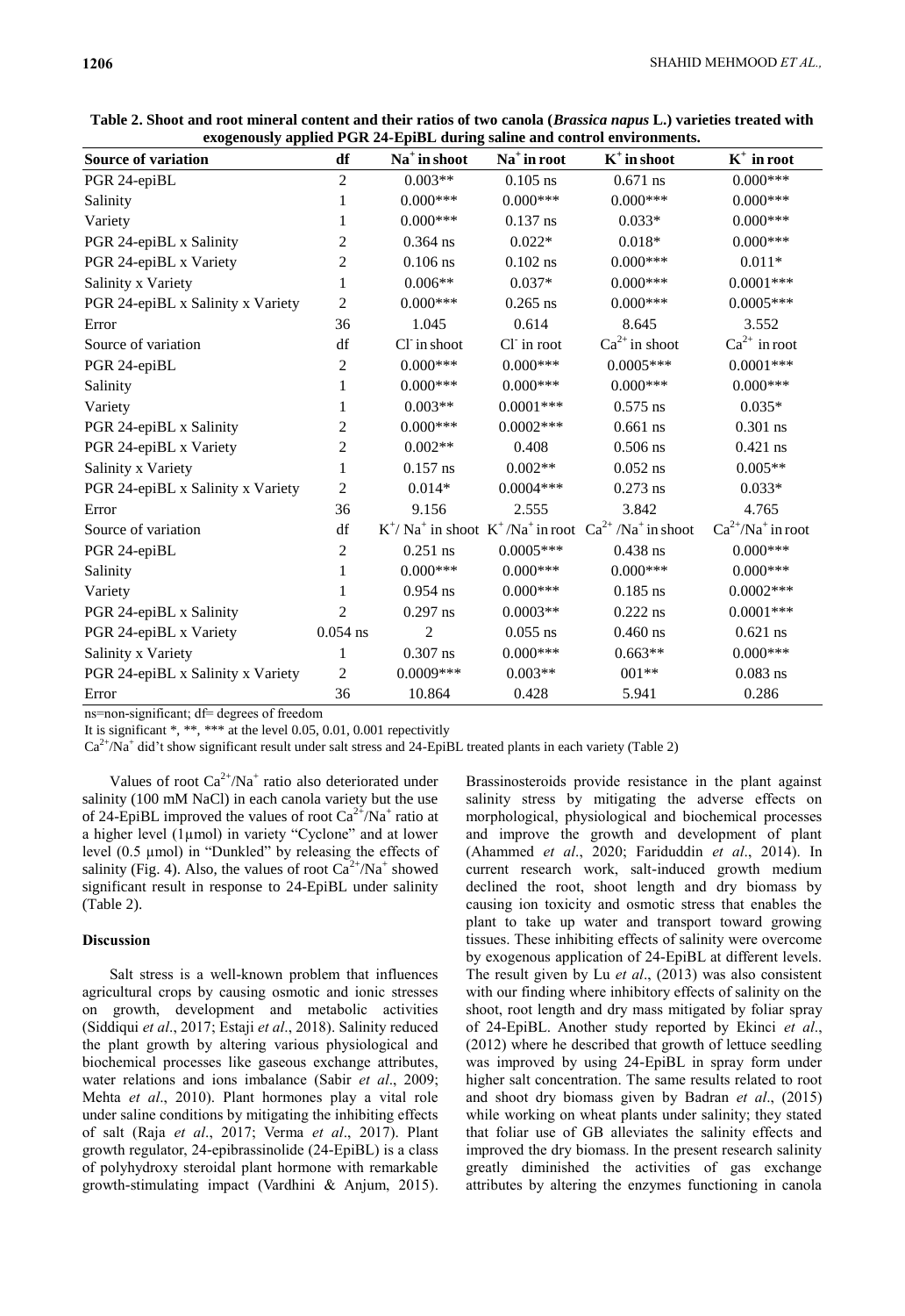variety and such inhibitory effects of salinity improved by treating the plants with 24-EpiBL exogenously. In literature parallel findings were given by Hu *et al*., (2013) in chilli (*Capsicum annuum*) plants and Lima & Lubato, (2017) in cowpea plants. Hayat *et al*., (2010) findings on maize are corroborated with our findings where the injurious effect of salinity on gas exchange attributes ameliorated by foliar spray of 24-EpiBL at different levels. Alyemeni *et al*., (2013) demonstrated the results regarding the photosynthetic rate where the use of 24- EpiBL lessened the salt-induced inhibitory effects on *Brassica juncea* in saline growth medium. In literature result revealed by Perveen *et al*., (2010) corroborated with our findings where they reported that in wheat plants destructive effect of salinity on transpiration rate was released with 24-EpiBL in spray form. Ding *et al*., (2012) stated that in eggplant stomatal conductance was improved by exogenously applied 24-EpiBL under higher levels of salt stress. Finding of Ishaq *et al*., (2021) related to substomatal  $CO<sub>2</sub>$  conc. are matched with present research work where they stated that exogenous use of ascorbic acid abolished the salinity effects on wheat plants. In our findings, the values of water use efficiency reduced due to a reduction in water potential under saline conditions and such inhibition improved by treating canola plants with a spray of 24-EpiBL. Huang *et al*., (2009) recorded the same result on tomato plants where WUE increased by foliar use of SA under the salt regime. Karlidag *et al*., (2011) also found the same result related to relative water content in strawberry plants where the use of 24-EpiBL overcome salt-inducing inhibitory effects. Saline growth medium also decreased the RWC in safflower varieties (Erdal & Cakirlar, 2014) and this reduction in relative water content improved by treating the plant with foliar spray of glycine betaine. Salt accretion in the growth medium affects the concentration of necessary mineral ions like  $K^+$  and  $Ca^{2+}$ , which are important for normal plant functioning (Ferguson & Grattan, 2005). In our research work, salinity decreased the content of  $K^+$  and  $Ca^{2+}$  ions. Imbalance among nutrients due to ion toxicity was overcome by exogenous use of 24-EpiBL. Saline growth medium at higher concentration directly affects the root ion operating canal system (Parida & Das, 2005).

Restriction in the uptake of the vital nutrient is the basic reason for a decline in plant growth, development and production due to induction of oxidative damage and osmotic stress. The concentration of  $Na<sup>+</sup>$  ion increased in rice (*Oryza sativa*) (De-Leon *et al*., 2015) and canola (*Brassica oleracea*) (Gu *et al*., 2016) that was overcome by treating the plants with 24-EpiBL. Rahman *et al*., (2002) reported that GB enhanced the content of  $K^+$  ion in rice plant under salinity. A remarkable rise in the conc. of Na<sup>+</sup>  $\&$ Cl and decline in  $K^+ \& C a^{2+}$  ions under salinity stress were observed in green beans where 24-EpiBL improved mineral nutrients (Yasar *et al*., 2006). Salt containing growth medium has a great impact on ions stability by causing ionic toxicity (Azhar *et al*., 2017). In the cell cytosol, the K<sup>+</sup>/Na<sup>+</sup> ratio produces resistance against salinity (Shabala *et al*., 2016) but in the present study salt at 100 mM NaCl lowered the root and shoot  $K^{+}/Na^{+}$  ratio in each variety. A

decrease in both canola verities was overcome by exogenous use of 24-EpiBL at different levels. In literature, the study by Shu *et al*., (2015) matched with our findings where foliar use of 24-EpiBL improved the  $K^{\dagger}/Na^{\dagger}$  ratio in cotton (*Gossypium hirsutum*) in control and saline conditions. Findings by Yasar *et al*., (2006) in green beans and Babu *et al*., (2012), in tomato are also consistent with the above results where the  $K^{\dagger}/Na^{\dagger}$  ratio improved after 24-EpiBL supplementation under salinity. In the above study, the ratio of  $Ca^{2+}/Na^{+}$  decreased in presence of salt and the use of 24-EpiBL eliminated the inhibitory effects of salinity in both canola varieties. The 24-EpiBL improved the values of  $Ca^{2+}/Na^{+}$  ratio in shoots and roots of the various crop including barley, wheat, rice etc. by releasing the inconsistent effects of salinity (Dong *et al*., 2017).

Generally, salinity induced adverse effects on biomass production, gaseous exchange parameters like photosynthetic activity, transpiration, stomatal conductance and intercellular  $CO<sub>2</sub>$  conc., amount of WUE, leaf relative water content and necessary root and shoots minerals nutrients like Na<sup>+</sup>, Cl<sup>-</sup>, K<sup>+</sup> and  $Ca^{2+}$  in both varieties of canola crop plants. Whereas, exogenous use of 24-EpiBL in spray form ameliorates the destructive effects salinity and improve values of growthrelated parameters, gaseous exchange parameters, WUE, RWC and vital minerals during saline and control conditions.

## **Conclusion**

Salinity-induced reduction in the growth, gas exchange characters and mineral nutrients (shoot and root  $K^+$  and  $Ca^{2+}$ ) of two canola varieties was overcome by the foliar application of plant growth regulator 24 epibrassinolide. In the future study, when gene-induced salt tolerance is recognized in two canola varieties using suitable molecular techniques.

#### **References**

- Abd-Allah, E.F., A. Hashem, A.A. Alqarawi, A.H. Bahkali and M.S. Alwhibi. 2015. Enhancing growth performance and systemic acquired resistance of medicinal plant (*Sesbania sesban* L.) Merr using arbuscular mycorrhizal fungi under salt stress. *Saudi J. Biol. Sci.*, *22*: 274-283.
- Abdallah, M.B., D. Trupiano, A. Polzella, E. De-Zio, M. Sassi and A. Scaloni. 2018. Unravelling physiological, biochemical and molecular mechanisms involved in olive (*Olea europaea* L. cv.Che toui) tolerance to drought and salt stresses. *J. Plant Physiol.,* 220: 83-95.
- [Ahammed,](https://link.springer.com/article/10.1007/s00344-020-10098-0#auth-Golam_Jalal-Ahammed) G.J., L. Xin, L. [Airong a](https://link.springer.com/article/10.1007/s00344-020-10098-0#auth-Airong-Liu)nd C. [Shuangchen. 2](https://link.springer.com/article/10.1007/s00344-020-10098-0#auth-Shuangchen-Chen)020. Brassinosteroids in Plant Tolerance to Abiotic Stress. *[J.](https://link.springer.com/journal/344)  [Plant Growth Regul](https://link.springer.com/journal/344)*., 39: 1451-1464.
- Ahmad, G.J., B.B. He, X.J. Qian, Y.H. Zhou, K. Shi, J. Zhou, J.Q. Yu and X.J. Xia. 2017. 24-Epibrassinolide alleviates organic pollutants-retarded root elongation by promoting redox homeostasis and secondary metabolism in (*Cucumis sativus* L.). *Environ. Pollut.,* 229: 922-931.
- Ahmad, P., A. Hashem, E.F. Abd-Allah, A.A. Alqarawi, R. John, D. Egamberdieva and S. Gucel. 2015. Role of *Trichoderma harzianum* in mitigating NaCl stress in Indian mustard (*Brassica juncea* L.) through antioxidative defense system. *Front. Plant Sci.,* 6: 86.
- Alyemeni, M.N., S. Hayat, L. Wijaya and A. Anaji. 2013. Foliar application of 28homobrassinolide mitigates salinity stress by increasing the efficiency of photosynthesis in (*Brassica juncea* L.). *Acta. Bot. Brasilica.,* 27: 502-505.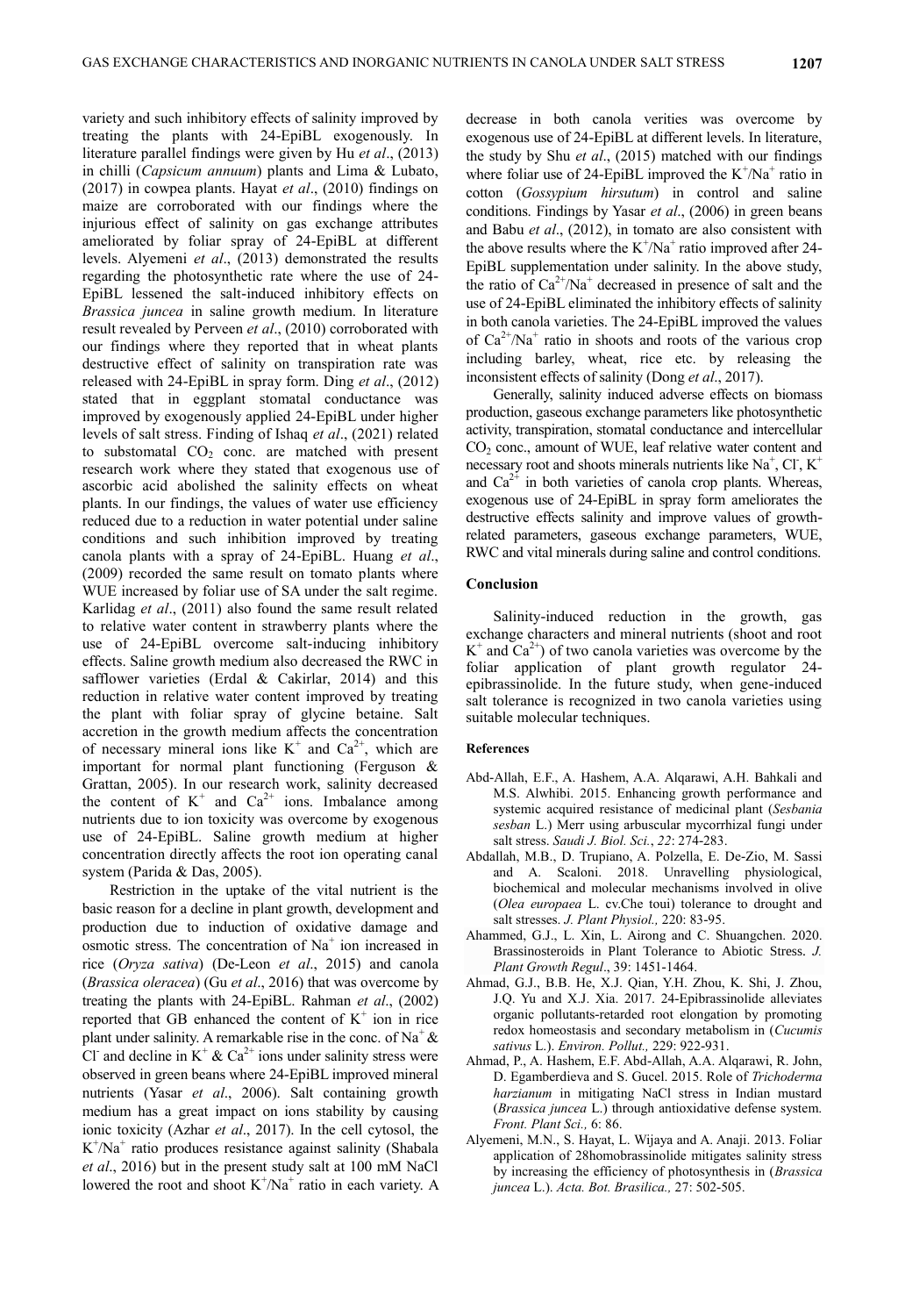- Azhar, N., N. Su, L. Shabala and S. Shabala. 2017. Exogenously applied 24epibrassinolide (EBL) ameliorates detrimental effects of salinity by reducing  $K^+$  efflux via depolarizationactivated K<sup>+</sup> channels. *Plant. Cell Physiol.,* 58: 802-810.
- Babu, M.A., D. Singh and K.M. Gothandam. 2012. The effect of salinity on growth, hormone and mineral elements in leaf and fruit of tomato cultivar PKM1. *J. Anim. Plant Sci., 22*: 159-164.
- Badran E.G., G.M. Abogadallah, R.M. Nada and M.M. Nemat-Alla. 2015. Role of glycine in improving the ionic and ROS homeostasis during NaCl stress in wheat. *Protoplasma.,*  252 (3): 835-844.
- Bose, J., L. Shabala, I. Pottosin, A.M. Velarde-Buendía, A. Massart and C. Poschenrieder. 2014. Kinetics of xylem loading, membrane potential maintenance and sensitivity of K + permeable channels to reactive oxygen species: physiological traits that differentiate salinity tolerance between pea and barley. *Plant Cell Environ.,* 37: 589-600.
- Chaves, M.M., J. Flexas and C. Pinheiro. 2009. Photosynthesis under drought and salt stress: Regulation mechanisms from whole plant to cell. *Ann. Bot.*, 103: 551-560.
- De-Leon, T.B., S. Linscombe, G. Gregorio and P.K. Subudhi. 2015. Genetic variation in Southern rice genotypes for seedling salinity tolerance. *Front Plant Sci.,* 6: 264-374.
- Derevyanchuk, M., R. Litvinovskaya, V. Khripach, J. Martinec and V. Kravets. 2015. Effect of 24-epibrassinolide on Arabidopsis thaliana alternative respiratory pathway under salt stress. *Acta Physiol. Plant.,* 37: 196-215.
- Ding, H.D., X.H. Zhu, Z.W. Zhu, S.J. Yang, D.S. Zha and X.X. Wu. 2012. Amelioration of salt-induced oxidative stress in eggplant by application of 24-epibrassinolide. *Biol. Plantarum.,* 56: 767-770.
- Dong, Y., W. Wang, G. Hu, W. Chen, Y. Zhuge and Z. Wang. 2017. Role of exogenous 24-epibrassinolide in enhancing the salt tolerance of wheat seedlings. *J. Soil Sci. Plant Nutt.,* 17: 554-569.
- Ekinci, M., E. Yildirim, A. Dursun and M. Turan. 2012. Mitigation of salt stress in lettuce (*Lactuca sativa* L. var. Crispa) by seed and foliar 24-epibrassinolide treatments. *Hort. Sci.,* 47: 631-636.
- Erdal, S.C. and H. Cakirlar. 2014. Impact of salt stress on photosystem II efficiency and antioxidant enzyme activities of safflower (*Carthamus tinctorius* L.) cultivars. *Turk. J. Biol.,* 38: 549-560.
- Estaji, A., H.R. Roosta and S.A. Rezaei. 2018. Morphological, physiological and phytochemical response of different (*Satureja hortensis* L.) accessions to salinity in a greenhouse experiment. *J. Appl. Res. Mid. Aroma.*, 10: 25-33.
- Farhoudi, R. 2010. Effect of salt stress on antioxidant activity and seedling growth of canola (*Brassica napus* L.) cultivars. *Int. J. Appl. Agric. Sci.,* 5(3): 411-418.
- Fariduddin, Q., B.A. Mir, M. Yusuf and A. Ahmad. 2014. 24- Epibrassinolide and putrescine trigger physiological and biochemical responses for the salt stress mitigation in (*Cucumis sativus* L.). *Photosynthetica.,* 52: 464-474.
- Ferguson, L. and S.R. Grattan. 2005. How salinity damages citrus: osmotic effects and specific ion toxicities. *Hort. Technol.,* 15: 95-99.
- Gharelo-Shokri, R., A. Bandehagh, M. Tourchi and D. Farajzadeh. 2016. Canola 2 dimensional proteome profile under osmotic stress and inoculation with Pseudomonas fluorescens FY 32. *Plant Cell Biol. Techn. & Mol. Biol.,* 17: 257-266.
- Goltsev, V., I. Zaharieva, P. Chernev, M. Kouzmanova, H.M. Kalaji and I. Yordanov. 2012. Drought induced modifications of photosynthetic electron transport in intact leaves: analysis and use of neural networks as a tool for a rapid non-invasive estimation. *Biochim. Biophys. Acta.,*  1817: 1490-1498.
- Gu, M., N. Li, T. Shao, X. Long, M. Brestic, H. Shao and J. Li. 2016. Accumulation capacity of ions in cabbage (*Brassica oleracea* L.) supplied with sea water. *Plant. Soil Environ.,*  62: 314-320.
- Hashem, A., E.F. Abd-Allah, A. Alqarawi, A.A. Al-Huqail, S. Wirth and D. Egamberdieva. 2016. The interaction between arbuscular mycorrhizal fungi and endophytic bacteria enhances plant growth of (*Acacia gerrardii*) under salt stress. *Front. Plant Sci.,* 7: 1079-1089.
- Hayat, S., S.A. Hasan, M. Yusuf, Q. Hayat and A. Ahmad. 2010. Effect of 28-homobrassinolide on photosynthesis, fluorescence and antioxidant system in the presence or absence of salinity and temperature in (*Vigna radiate*). *Environ. Exp. Bot.*, 69: 105-112.
- Hu, W.H., X.H. Yan, Y.A. Xiao, J.J. Zeng, H.J. Qi and J.O. Ogweno. 2013. 24-Epibrassinosteroid alleviates droughtinduced inhibition of photosynthesis in (*Capsicum annuum*). *Sci. Hort.,* 150: 232-237.
- Huang, Y., Z. Bie, Z. Liu, A. Zhen and W. Wang. 2009. Protective role of proline against salt stress is partially related to the improvement of water status and peroxidase enzyme activity in cucumber. *J. Soil Sci. & Plant Nutr.,*  55(5): 698-704.
- Hussain, M.I., D.A. Lyra, M. Nikos, Farooq and N. Ahmad. 2016. Salt and drought stresses in safflower: A Review. *Agro. Sust. Develp.,* 36: 1-31.
- Ishaq, H.M. Nawaz, M. Azeem, Mehwish and M.B.B. Naseem. 2021. Ascorbic acid (AsA) improves salinity tolerance in wheat (*Triticum aestivum* L.) by modulating growth and physiological attributes. *J. Bioresour. Manag*., 7(4): 1-10.
- Kandil, A.A., A.E. Sharief, W.A.E. Abido and M.M.O. Ibrahim. 2012. Response of some canola cultivars (*Brassica napus* L.) to salinity stress and its effect on germination and seedling properties. *J. Crop Sci.,* 3(3): 95-103.
- Karlidag, H., E. Yildirim and M. Turan. 2011. Role of 24 epibrassinolide in mitigating the adverse effects of salt stress on stomatal conductance, membrane permeability, and leaf water content, ionic composition in salt stressed strawberry (*Fragaria ananassa*). *Sci. Hort.,* 130: 133-140.
- Lima, J.V. and A.K.S. Lobato. 2017. Brassinosteroids improve photosystem II efficiency, gas exchange, antioxidant enzymes and growth of cowpea plants exposed to water deficit. *Physiol. Mol. Biol. Plants.,* 23: 59-72.
- Lu, X.M. and W. Yang. 2013. Alleviation effects of brassinolide on cucumber seedlings under NaCl stress. *Ying Yong Sheng Tai Xue Bao.,* 24: 1409-1414.
- Mehta, P., A. Jajoo, S. Mathur and S. Bharti. 2010. Chlorophyll a fluorescence study revealing effects of high salt stress on photosystem II in wheat leaves. *Plant Physiol. Biochem.,*  48: 16-20.
- Milazzo, M., F. Spina, A. Vinci, C. Espro and J. Bart. 2013. Brassica biodiesels: past, present and future. *Renew. Sust. Energ. Rev.,* 18: 350-389.
- Munns, R. 2005. Genes and salt tolerance: bringing them together. *New Phytol.,* 167: 645-663.
- Negrao, S., S.M. Schmockel and M. Tester. 2017. Evaluating physiological responses of plants to salinity stress. *Ann. Bot.,* 119: 1-11.
- Omami, E.N. and P.S. Hammes. 2006. Interactive effects of salinity and water stress on growth, leaf water relations, and gas exchange in amaranth (*Amaranthus* spp.). *N.Z.J. Crop Hortic. Sci*., 34: 33-44.
- Parida, A.K. and A.B. Das. 2005. Salt tolerance and salinity effects on plants: a review. *Ecotoxicol. Environ. Saf.,* 60: 324-349.
- Perveen, S., M. Shahbaz and M. Ashraf. 2010. Regulation in gas exchange and quantum yield of photosystem II (PSII) in salt-stressed and non-stressed wheat plants raised from seed treated with triacontanol. *Pak. J. Bot*., 42(5): 3073-3081.